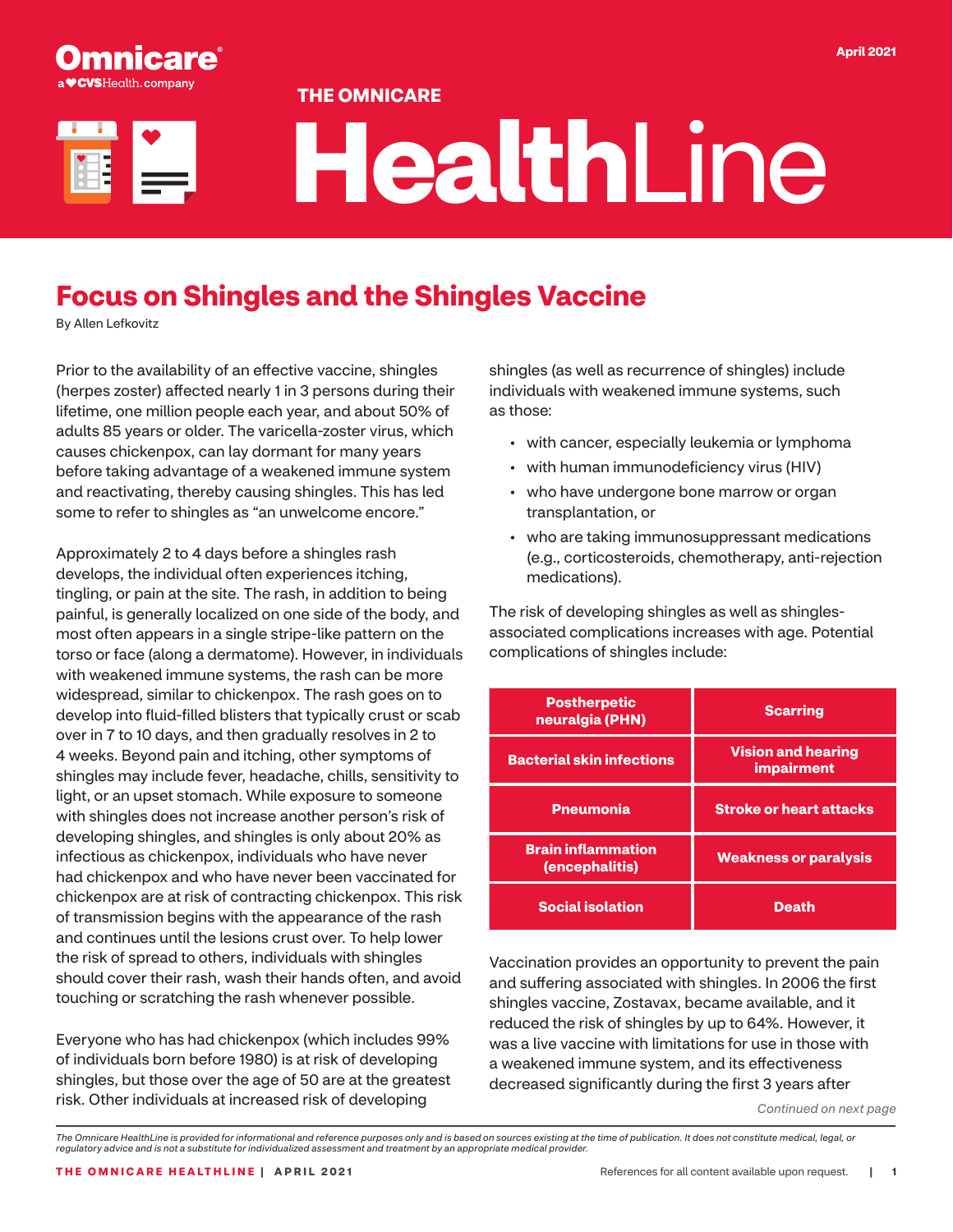vaccination (i.e., decreased to 18% effective in those age 80 years and older 3 years following vaccination). Due to these limitations, reduced effectiveness, and preferential recommendation of a newer option by the Centers for Disease Control and Prevention (CDC), Zostavax was discontinued by the manufacturer and is no longer available as of November 2020.

The more recent option is Shingrix, a recombinant zoster vaccine (RZV) that does not contain any preservatives (e.g., thimerosal), but does include an adjuvant, AS01B, that is used to reconstitute the vaccine. Adjuvants are included to boost the body's immune response to the vaccine. According to the CDC, 2 doses of Shingrix are 97% effective in preventing shingles in those 50 to 69 years of age, and 91% effective in those 70 years and older. Research has shown that protection from shingles is also maintained at greater than 85% after more than 4 years. Additionally, in those who are vaccinated but still develop shingles, Shingrix is 89% effective in preventing PHN. In fact, in a February 2021 BMJ article entitled "Vaccines for older adults", the authors referred to RZV as "**the benchmark for efficacious vaccines in older people**". These authors also noted that RZV "will substantially reduce the societal costs of herpes zoster in older adults, including the use of antivirals and pain medications, and hospitalization." A summary of the Shingrix vaccine is provided in Figure 1, followed by who should or should not receive it.

#### **Figure 1. Shingrix (RZV)**

| <b>Vaccine Type</b>                     | Recombinant, adjuvanted herpes<br>zoster vaccine                                                                                                                                                                                                                                                                                                   |
|-----------------------------------------|----------------------------------------------------------------------------------------------------------------------------------------------------------------------------------------------------------------------------------------------------------------------------------------------------------------------------------------------------|
| <b>Storage</b><br><b>Considerations</b> | The vaccine and adjuvant suspension<br>for reconstitution should be stored in<br>the refrigerator between 36 and 46°F.<br>After reconstitution, the vaccine should<br>be used immediately or stored in the<br>refrigerator for up to 6 hours. Discard<br>any vaccine or adjuvant suspension<br>that has been frozen or not used within<br>6 hours. |
| <b>Dosing</b>                           | After reconstitution, inject 0.5 mL<br>intramuscularly in the deltoid region of<br>the upper arm; given as a 2-dose series<br>with the second dose between 2 and 6<br>months later                                                                                                                                                                 |

#### **WHO SHOULD GET**

Healthy adults 50 years of age and older, including individuals who have had shingles before

Have received Zostavax previously\*

Receive low-dose immunosuppressive therapy or have recovered from an immunocompromising illness†

#### **WHO SHOULD NOT GET**

Have a severe allergy to any component of the vaccine

Currently have shingles

Have a moderate or severe acute illness (e.g., fever ≥ 101.3°F)

Women who are pregnant or breastfeeding

\* Use of Shingrix is recommended for all individuals who have received Zostavax previously, especially if Zostavax was given more than 5 years ago or if they were over 70 years of age when vaccinated with Zostavax

† Although not contraindicated, as they continue to review data, CDC currently does not recommend Shingrix for individuals with severe immunocompromising conditions (e.g., HIV with CD4 count < 200 cells/mm3)

While approved for intramuscular administration, if a dose is incorrectly given subcutaneously, the dose should still be considered valid. Additionally, the timing of the Shingrix vaccine series must be considered. If more than 6 months have elapsed before the second dose is administered, the series does not need to be restarted. However, if the second dose is given less than 4 weeks after the first dose, it should be considered invalid, and an additional dose should be given at least 8 weeks after the invalid dose.

Shingrix may be given with most other adult vaccines (e.g., non-adjuvanted influenza vaccines, pneumococcal vaccines) if administered in different arms. However, CDC currently recommends against giving any other vaccines within 14 days before or after a COVID-19 vaccine, and the use of Shingrix with other adjuvanted vaccines (e.g., Fluad Quadrivalent) has not been studied.

*Continued on next page*

*The Omnicare HealthLine is provided for informational and reference purposes only and is based on sources existing at the time of publication. It does not constitute medical, legal, or regulatory advice and is not a substitute for individualized assessment and treatment by an appropriate medical provider.*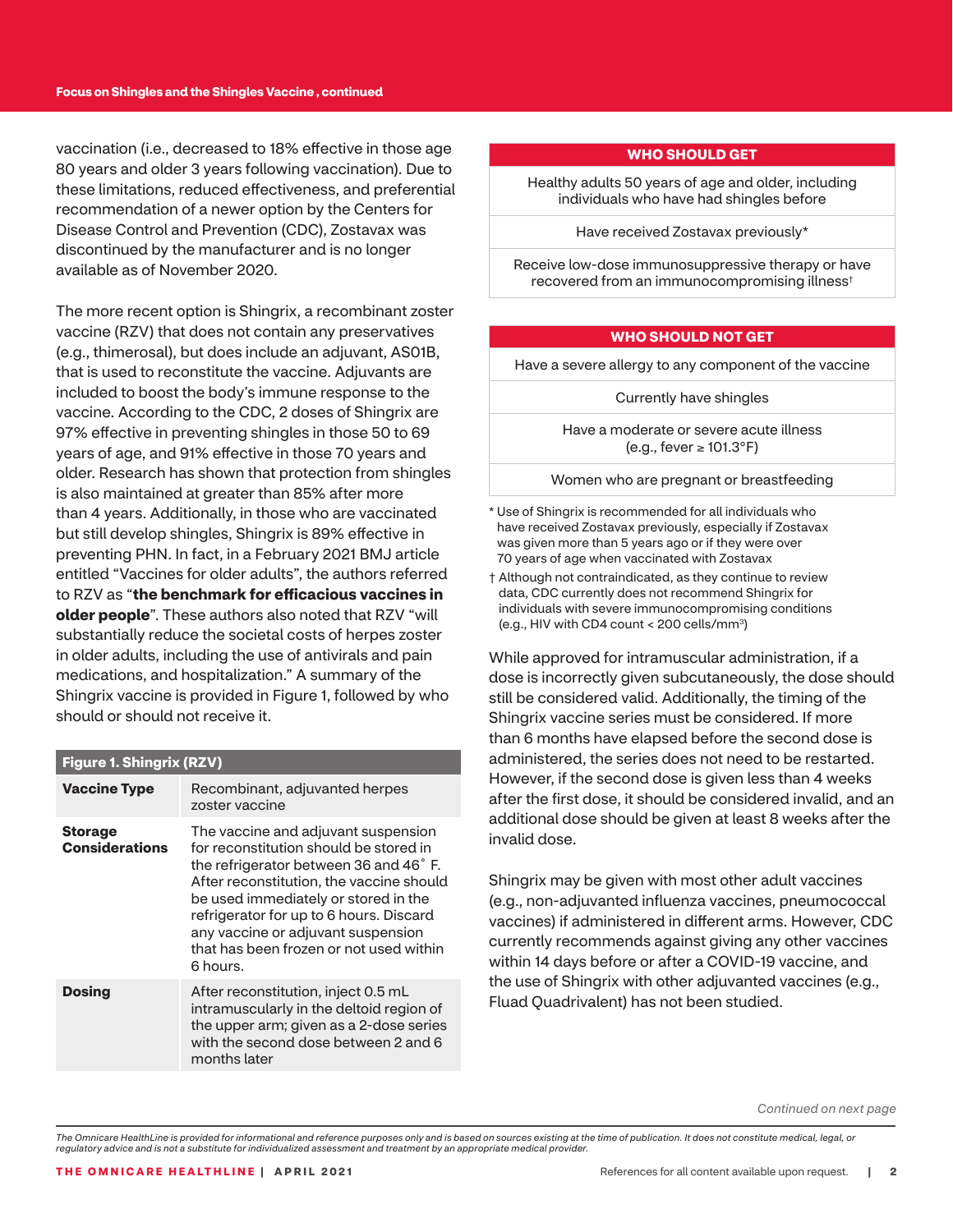As Shingrix produces a strong immune response, some individuals may experience more intense adverse effects with either dose than with most other vaccines; however, those side effects generally only affect their ability to do normal activities of daily living for up to 3 days. While most individuals (up to 78%) will have a sore arm and experience redness or swelling at the injection site, CDC emphasizes that "the pain will be less severe than having shingles and the complications from the disease." Individuals who experience discomfort may receive ibuprofen or acetaminophen. Other common adverse effects include headache, shivering, fever, fatigue, or nausea. Serious adverse events are rare, with an incidence of 2 or fewer people per 1 million doses. Unless an individual experienced a severe allergic reaction (e.g., hives, difficulty breathing), 96% of participants in clinical trials were able to receive both doses of Shingrix. As with any vaccine, adverse reactions should be reported to the Vaccine Adverse Event Reporting System [VAERS ([https://vaers.hhs.gov/index.html\)](https://vaers.hhs.gov/index.html)] whenever possible.

As no vaccine is 100% effective in preventing disease, when shingles does occur, prompt treatment is imperative to minimize the severity and duration of infection as well as the risk of complications. Oral antiviral medications (see table below) are recommended as soon as possible, ideally within 48 to 72 hours after the rash begins. While more severe shingles infection may necessitate use of intravenous therapy, topical antivirals (e.g., acyclovir ointment) are **not** considered effective for the treatment of shingles.

| <b>Antiviral</b> | <b>Usual Oral Dosing</b><br>for Shingles*   | <b>Most Common</b><br><b>Adverse Effects</b> |
|------------------|---------------------------------------------|----------------------------------------------|
| acyclovir        | 800 mg five times<br>daily for 7 to 10 days | Unusual weakness<br>or tiredness.<br>nausea  |
| famciclovir      | 500 mg three times<br>daily for 7 days      | Headache, nausea                             |
| valacyclovir     | 1 gram three times<br>daily for 7 days      | Headache, nausea,<br>abdominal pain          |

\* Renal dosage adjustments are necessary. See [https://dailymed.](https://dailymed.nlm.nih.gov/dailymed/) [nlm.nih.gov/dailymed/](https://dailymed.nlm.nih.gov/dailymed/) for additional prescribing information

When pain from shingles is mild or moderate, overthe-counter medications such as acetaminophen or ibuprofen may be utilized. Additionally, loose-fitting clothing, wet compresses, calamine lotion, or colloidal oatmeal baths may be used to help relieve itching; however, lesions are best kept clean and dry to avoid risk of bacterial infections. When eye involvement is suspected, prompt ophthalmology consultation is suggested.

PHN is the most common complication of shingles and involves persistent pain where the rash was. This nerve pain can last for weeks, months, or even years, and it may severely impact an individual's quality of life and normal activities. PHN occurs in up to 18% of individuals with shingles, but the risk of PHN (and increased risk of severity and duration) is greatest in older adults. It is estimated that in 15% of people over 50 years of age with shingles, significant pain can persist for at least 3 months.

Although treatment of PHN has varying degrees of success, treatment options may include:

- Topical capsaicin
- Anticonvulsants for neuropathic pain (e.g., gabapentin, pregabalin)
- Tricyclic antidepressants (e.g., nortriptyline)
- Topical anesthetics (e.g., lidocaine)

Second-line treatment options may include short-term opioid therapy (e.g., morphine, oxycodone) and injectable therapy with corticosteroids or local anesthetics.

According to a July 2020 CDC report, only 34.5% of adults 60 years and older had received either type of shingles vaccine, meaning a significant number of older adults remain at risk of shingles. Prevention by vaccination remains the best defense against shingles, PHN, and its other potentially devastating complications. For additional information on shingles and the shingles vaccine please see: [www.cdc.gov/shingles](http://www.cdc.gov/shingles) and [www.immunize.org/zoster/](http://www.immunize.org/zoster/)

*The Omnicare HealthLine is provided for informational and reference purposes only and is based on sources existing at the time of publication. It does not constitute medical, legal, or regulatory advice and is not a substitute for individualized assessment and treatment by an appropriate medical provider.*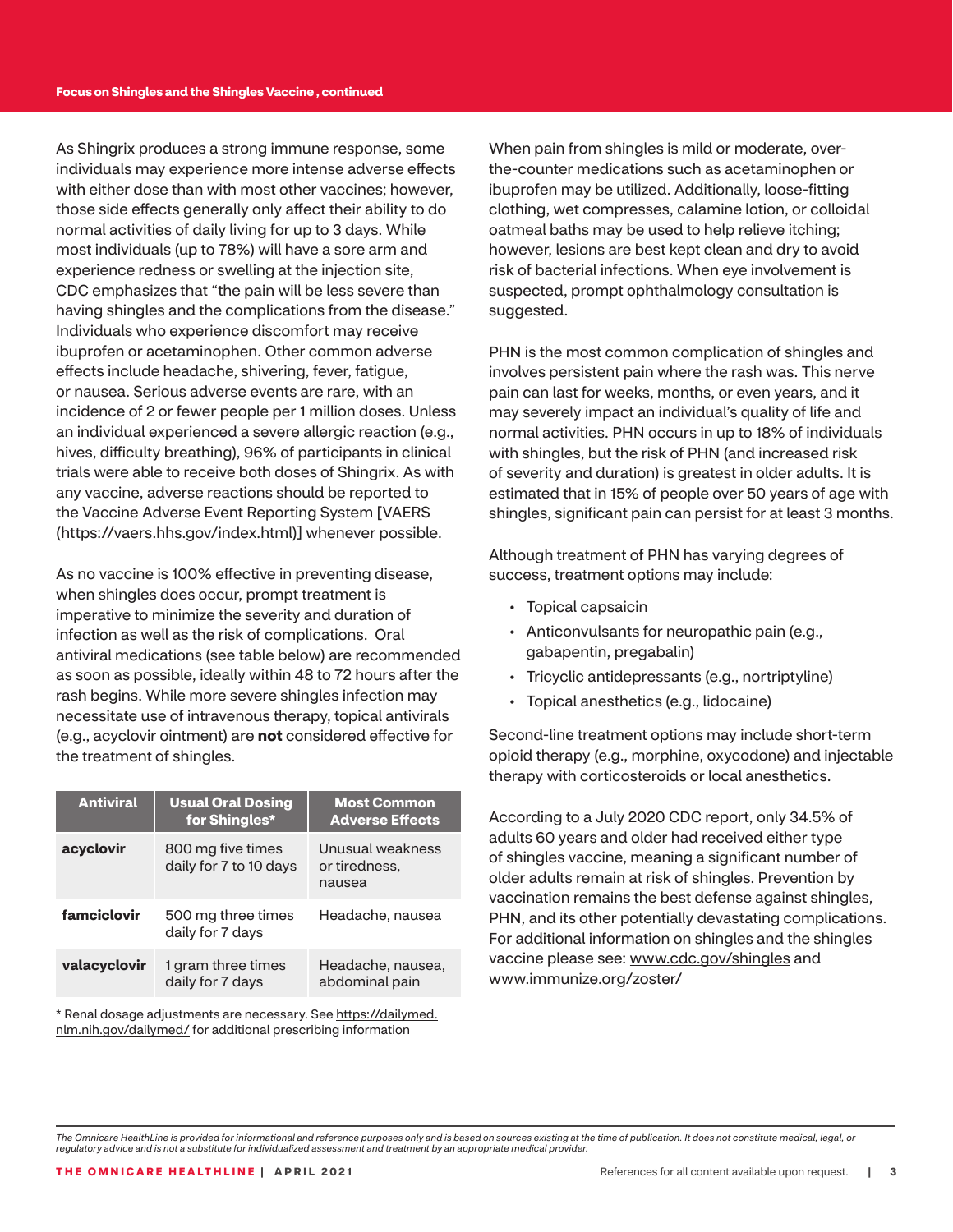

By Allen Lefkovitz

| <b>Generic Name</b>                                                                                                                   | <b>Brand Name</b>                   | <b>Date Generic Available</b> |
|---------------------------------------------------------------------------------------------------------------------------------------|-------------------------------------|-------------------------------|
| Droxidopa 100 mg, 200 mg, and 300 mg Capsule                                                                                          | Northera <sup>™</sup> Capsule       | 2/19/21                       |
| Loteprednol Etabonate 0.5% Ophthalmic Gel                                                                                             | Lotemax <sup>®</sup> Ophthalmic Gel | 2/19/21                       |
| <b>Glucagon 1 mg Powder for Injection</b>                                                                                             | Glucagon Emergency Kit              | 2/12/21                       |
| Topiramate 25 mg, 50 mg, 100 mg, 150 mg,<br>and 200 mg ER Capsule*                                                                    | Qudexy <sup>®</sup> XR Capsule      | 2/12/21                       |
| <b>Imiguimod 3.75% Cream</b>                                                                                                          | Zyclara <sup>®</sup> Cream          | 2/8/21                        |
| Levothyroxine 13 mcg, 25 mcg, 50 mcg, 75 mcg,<br>88 mcg, 100 mcg, 112 mcg, 125 mcg, 137 mcg,<br>150 mcg, 175 mcg, and 200 mcg Capsule | Tirosint <sup>®</sup> Capsule       | 2/8/21                        |
| Epoprostenol 0.5 mg and 1.5 mg Vial for Injection                                                                                     | Veletri <sup>®</sup> Injection      | 1/29/21                       |
| Emtricitabine/Tenofovir DF 100 mg/150 mg,<br>133 mg/200 mg, 167 mg/250 mg Tablet                                                      | Truvada <sup>®</sup> Tablet         | 1/25/21                       |
| Zolmitriptan 2.5 mg and 5 mg Nasal Spray*                                                                                             | Zomig <sup>®</sup> Nasal Spray      | 1/25/21                       |
| Lubiprostone 8 mcg and 24 mcg Capsule*                                                                                                | Amitiza <sup>®</sup> Capsule        | 1/15/21                       |
| * Not an A-rated generic; substitution policies may vary by state and bow orders are written                                          |                                     |                               |

Not an A-rated generic; substitution policies may vary by state and how orders are written



### **New Drug** By Dave Pregizer

## **Verquvo® Tablet**

| <b>Brand Name (Generic Name)</b> | Verquvo ® [ver-KYU-voh] (vericiguat) [VER-i-SIG-ue-at]                                                                                                                                                                                    |
|----------------------------------|-------------------------------------------------------------------------------------------------------------------------------------------------------------------------------------------------------------------------------------------|
| <b>How Supplied</b>              | 2.5 mg, 5 mg, and 10 mg tablets                                                                                                                                                                                                           |
| <b>Therapeutic Class</b>         | A soluble guanylate cyclase (sGC) stimulator                                                                                                                                                                                              |
| <b>Approved Indication</b>       | To reduce the risk of cardiovascular death and heart failure (HF) hospitalization<br>following a hospitalization for HF or need for outpatient IV diuretics, in adults with<br>symptomatic chronic HF and ejection fraction less than 45% |
| <b>Usual Dosing</b>              | Initiate 2.5 mg orally once daily with food. Double the dose approximately every<br>2 weeks, as tolerated to achieve a target maintenance dose of 10 mg once daily.<br>Tablets may be crushed and mixed with water.                       |
| <b>Select Drug Interactions</b>  | Concomitant use with PDE-5 Inhibitors (e.g., sildenafil) is not recommended. Avoid<br>use with other sGC stimulators [e.g., Adempas (riociguat)].                                                                                         |
| <b>Most Common Side Effects</b>  | Hypotension and anemia                                                                                                                                                                                                                    |
| <b>Miscellaneous</b>             | No dose adjustment with mild or moderate hepatic impairment or eGFR greater than<br>or equal to 15 mL/min/1.73m <sup>2</sup> . Boxed Warning for embryo-fetal toxicity.                                                                   |
| Website                          | http://www.verguvo.com                                                                                                                                                                                                                    |

*The Omnicare HealthLine is provided for informational and reference purposes only and is based on sources existing at the time of publication. It does not constitute medical, legal, or regulatory advice and is not a substitute for individualized assessment and treatment by an appropriate medical provider.*